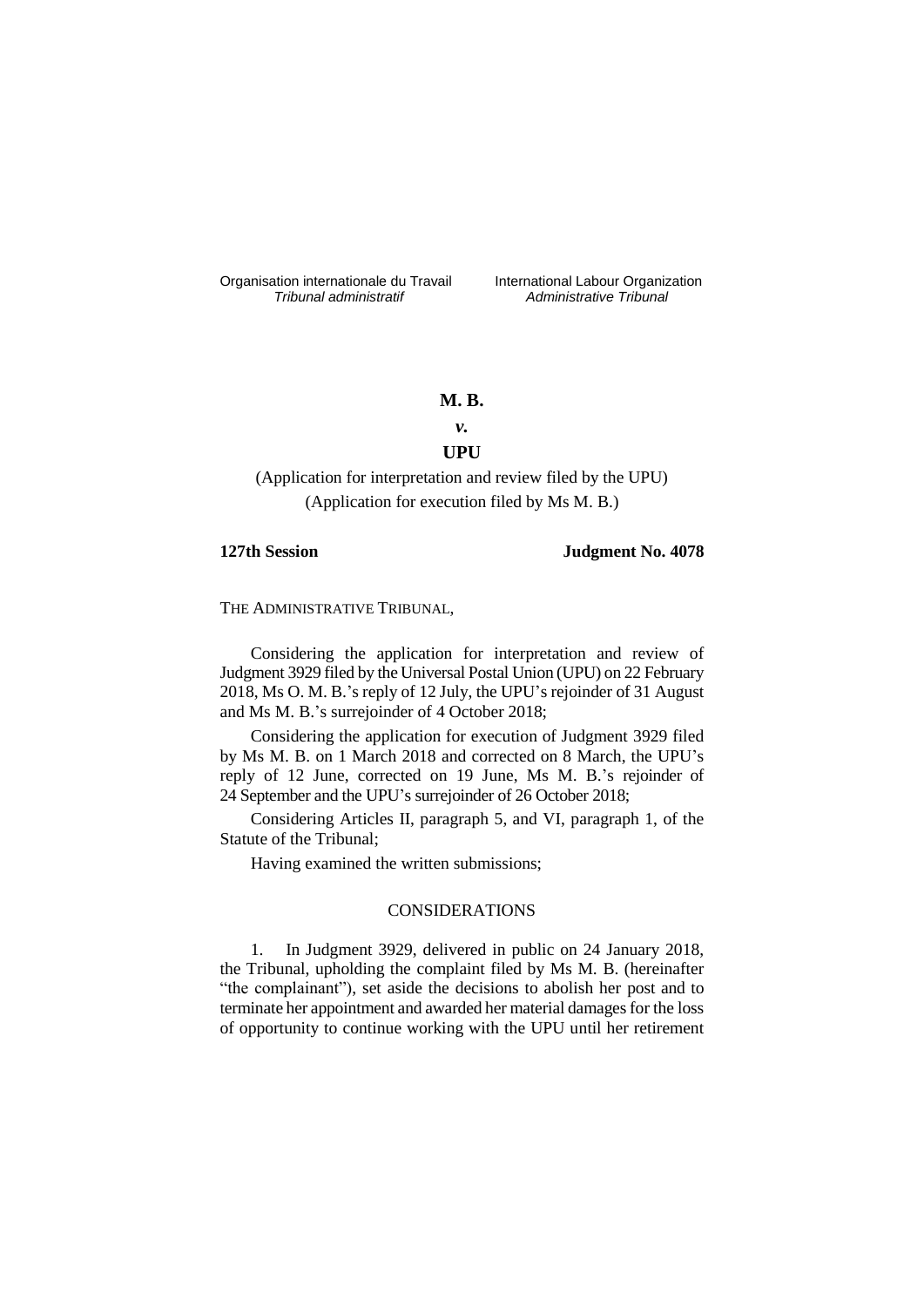age in an amount equal to 30 months' gross salary with reference to her last month's gross salary, plus the equivalent of the employer's contribution that would have been due to the Provident Scheme during those 30 months. The Tribunal also awarded moral damages in the amount of 30,000 Swiss francs and costs in the amount of 7,000 Swiss francs.

- 2. The main reasons for the Tribunal's decision were that:
- (a) The Director General's decision to reject the Joint Appeals Committee's recommendation, according to which the decision to terminate the complainant's appointment should be set aside, was not adequately motivated.
- (b) The ordinary competent authority regarding the abolition of posts was the Council of Administration; the Chair of the Council of Administration took the decision to abolish five posts, including that of the complainant, in accordance with Article 12(1) of the Rules of Procedure of the Council of Administration. This article provides: "[u]rgent questions raised between sessions [of the Council of Administration] shall be dealt with by the Chairman". The Tribunal concluded that the UPU had not presented sufficient evidence that the abolition of posts was "for **urgent** financial reasons" (emphasis added) as the Council of Administration had been aware of the financial situation for years and had nevertheless confirmed the posts in the budget for 2015. The decision to abolish the post was not taken in accordance with the rule of competence referred to in Article 12(1) of the Rules of Procedure of the Council of Administration cited above. The Tribunal found that the abolition decision was an administrative decision challengeable before the Tribunal in accordance with Article II of its Statute.
- (c) In awarding moral damages, the Tribunal took into consideration the UPU's failure to properly assess the complainant's illness.
- $\overline{2}$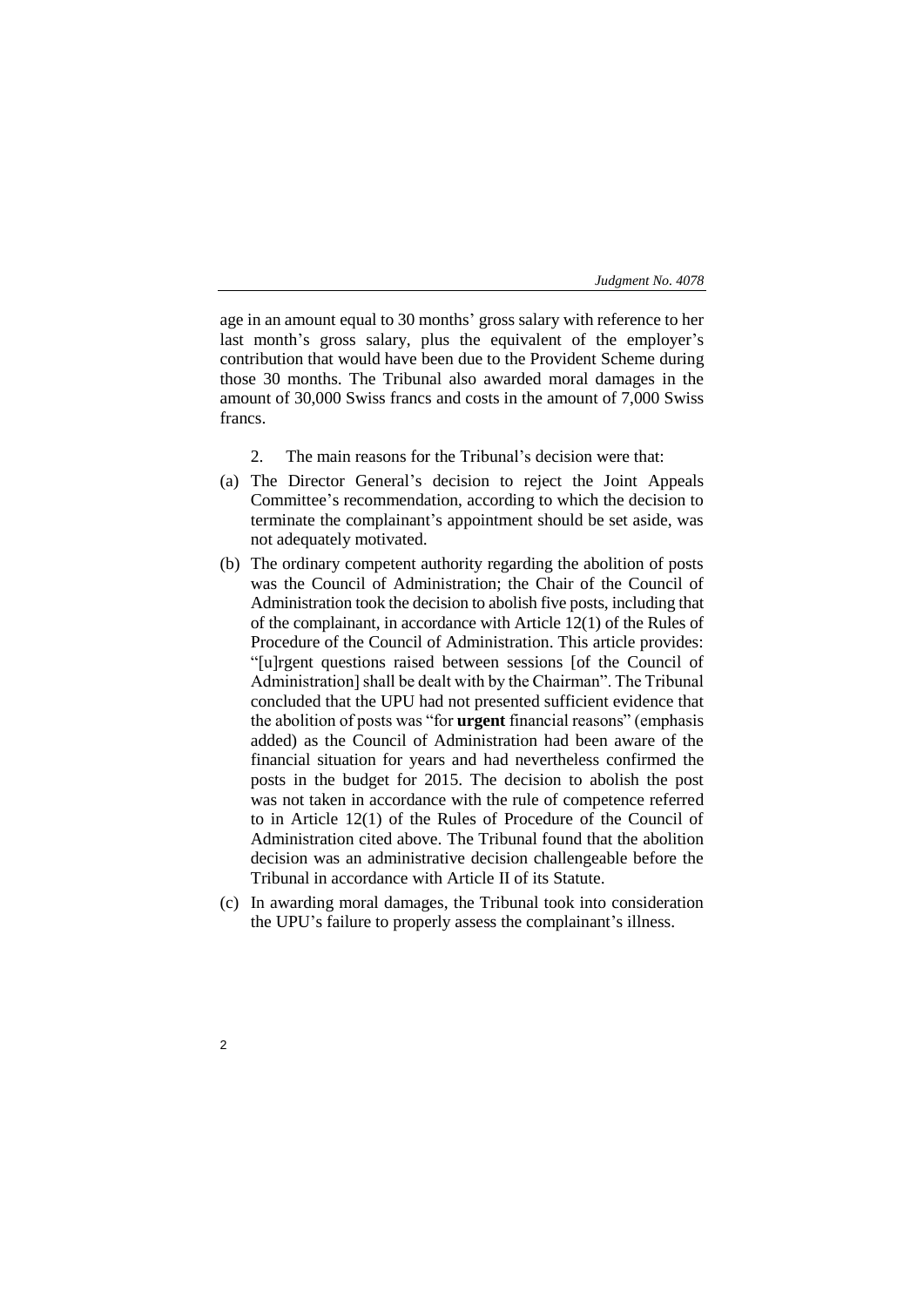3

3. In its application for both interpretation and review of Judgment 3929, filed on 22 February 2018, the UPU submits that:

- (a) The decision to abolish posts was taken by the Chair of the Council of Administration and not by the Director General. The decision must therefore be regarded as a decision of the Council of Administration and, as such, did not constitute an administrative decision impugnable before the Tribunal in accordance with Rule 111.3 of the Staff Rules of the International Bureau of the UPU and Staff Regulation 11.2(1). The UPU adds that the decision to abolish five posts without any reference to the termination of specific appointments was not unilateral in nature, and did not carry any direct legal consequences for the complainant.
- (b) The Tribunal disregarded a fundamental material fact contained in the letter sent by the Deputy Director General to the Chair of the Council of Administration, which cited not only the urgent financial difficulties and budgetary constraints faced by the UPU, but also the "need to align the structure of the [International Bureau] with the evolving needs of the UPU (and its member countries) with the aim of further enhancing its efficiency and cost effectiveness".
- (c) The Director General's decision to terminate the complainant's appointment, which implemented the Council of Administration's abolition of post decision, fell within the Director General's executive functions.
- (d) The Tribunal did not consider the dire financial situation faced by the UPU, which necessitated the abolition of five posts. To illustrate this contention, the UPU points out that in 2011 there was a funding deficit of 74,685,920 Swiss francs, and by the end of 2014, the deficit increased to 77,952,874 Swiss francs. The UPU contends that the Tribunal's finding that the UPU did not present sufficient evidence to support its assertion that the abolition of posts was for urgent financial reasons is materially flawed and, furthermore, that the Tribunal did not consider the UPU's submissions and documentation regarding its financial situation.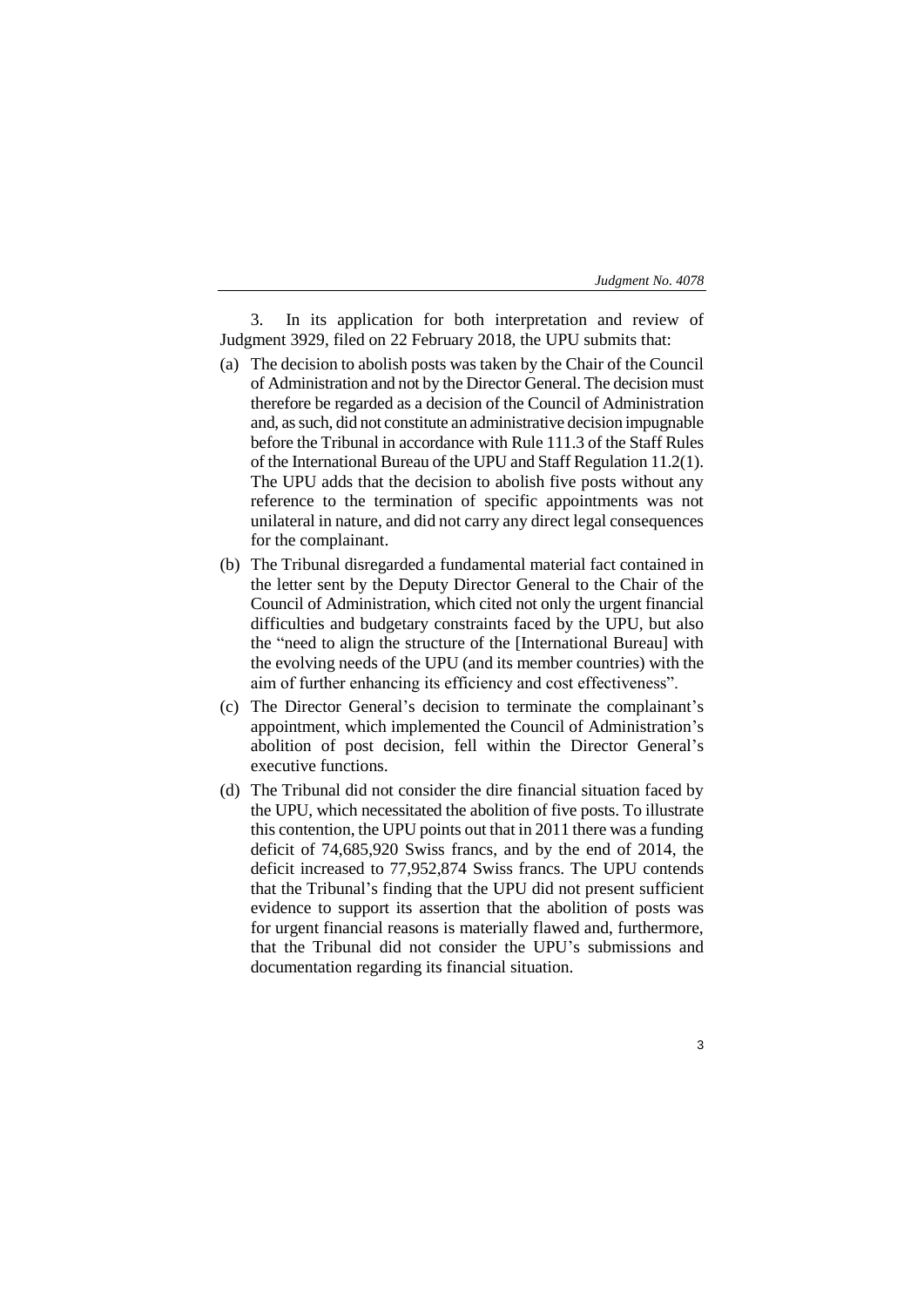(e) The UPU challenges the Tribunal's finding regarding the complainant's loss of opportunity to continue working with the UPU until her retirement age.

4. The UPU requests that the Tribunal: "Rescind the [d]ecision contained in its Judgment No. 3929 insofar as it relates to the setting aside of the abolition and termination decisions taken by the [Council of Administration] and the [Director General] (respectively), the award of material damages in an amount equal to 30 months' gross salary with reference to her last month's gross salary (along with the equivalent of the employer's contribution that would have been due to the Provident Scheme during those 30 months), and the award of moral damages and costs; or, in the alternative, award [to the complainant] a non-punitive compensation amount which duly takes into consideration the serious financial constraints faced by the UPU and which does not exceed the maximum amount payable to staff members upon termination of their appointments pursuant to Staff Rule 109.4.1(c)(i) and the Indemnity Table provided at Staff Rule 109.4." The UPU further requests the Tribunal to provide "a clear interpretation" of its findings.

5. The complainant asks the Tribunal to declare the application for interpretation and review of Judgment 3929 irreceivable and devoid of merit; to order the UPU to pay her 50,000 Swiss francs for the additional moral damage caused to her by bias and prejudice against her; to award her legal costs; to order the UPU to provide her with an apology acknowledging the falsity of the allegations made by the Director General and the Deputy Director General against her during the meetings of the Council of Administration of 23, 24 and 27 April 2018.

6. The UPU submits that the transcripts of the April 2018 meetings of the Council of Administration annexed to the complainant's submissions are irreceivable as they are not official transcripts. It asserts that these transcripts were made by the complainant, and that the Summary Record provided by the Secretary General of the Council of Administration, which was not prepared in transcript format, is the only official record of the meetings of the Council of Administration.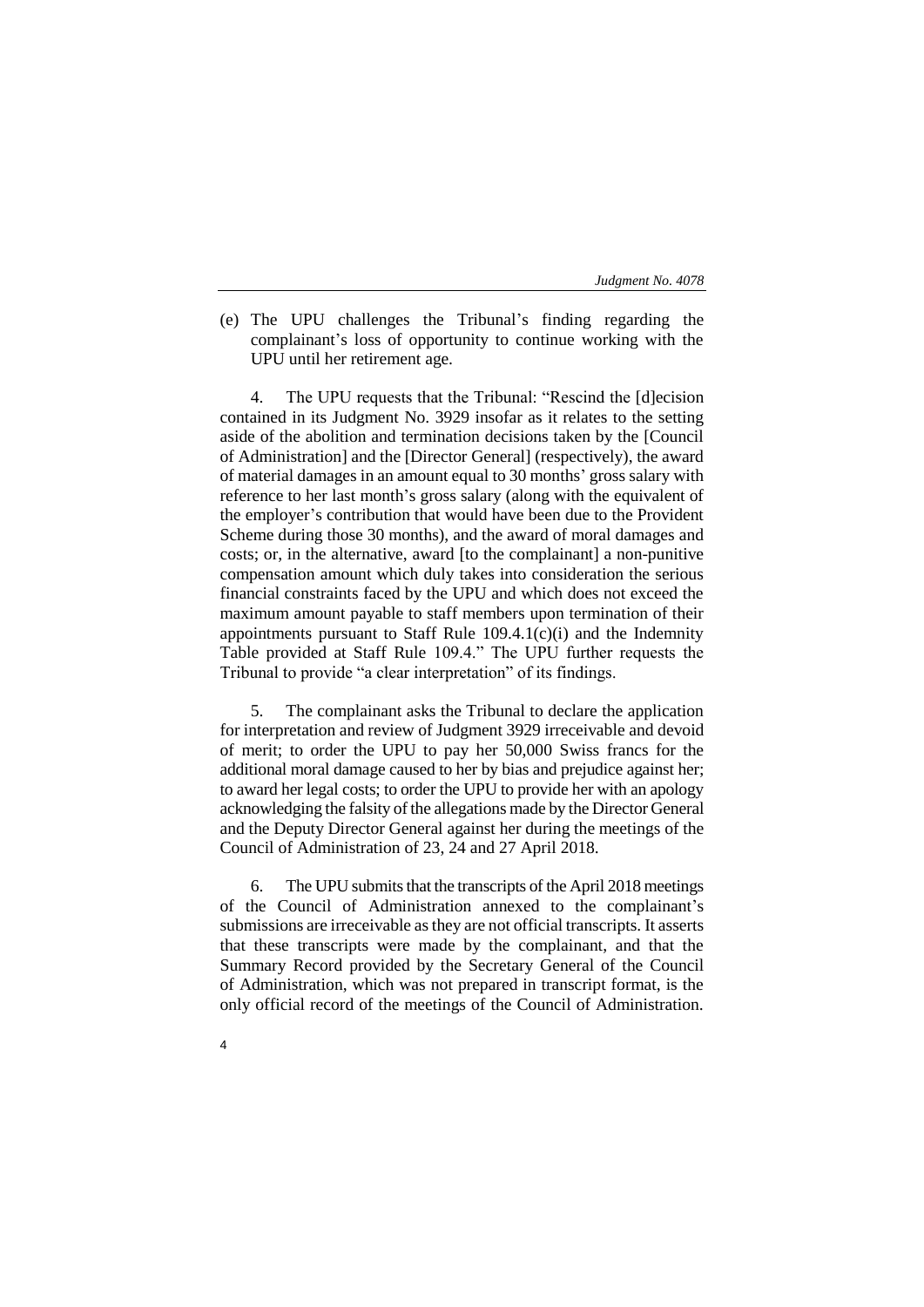The Tribunal acknowledges that the contested annexes are unofficial documents but observes that although the UPU states that these documents were not "confirmed or verified", it does not contest specifically any part of them.

7. On 1 March 2018, the complainant filed an application for execution of Judgment 3929, because as of that date, none of the orders made in that judgment had been executed. On 28 May 2018, the complainant received an amount equivalent to 30 months of salary, post adjustment, allowances and UPU contributions to the Provident Scheme, as well as the amounts awarded for moral damages and legal costs as ordered by the Tribunal in Judgment 3929. She maintains the present application for execution because of the late payment of the amounts due, for which she says she is entitled to interest, and claims further moral damages and legal costs. Specifically, she claims moral damages in the amount of 100,000 Swiss francs for having to bring an application for execution, and exemplary damages in the same amount to compensate for the injury to her health, honour, dignity, and reputation caused by the illegal conduct of the UPU in retaliation for the exercise of her right of appeal. She also claims costs in the amount of 10,000 Swiss francs, and interest at the rate of 5 per cent per annum on the sums that were paid to her belatedly pursuant to Judgment 3929, for the period commencing 30 days after the public delivery of that judgment and ending on the date of payment (28 May 2018).

8. As the two applications concern the same judgment, the Tribunal finds it convenient to join them in order to render one judgment. The Tribunal finds the written submissions to be sufficient to reach a reasoned decision and therefore denies the complainant's request for oral hearings.

9. According to the Tribunal's case law, ordinarily an application for interpretation can only concern the decision in a judgment and not the grounds therefor (see, for example, Judgment 3984, consideration 10, and the case law cited therein). The application for interpretation is, on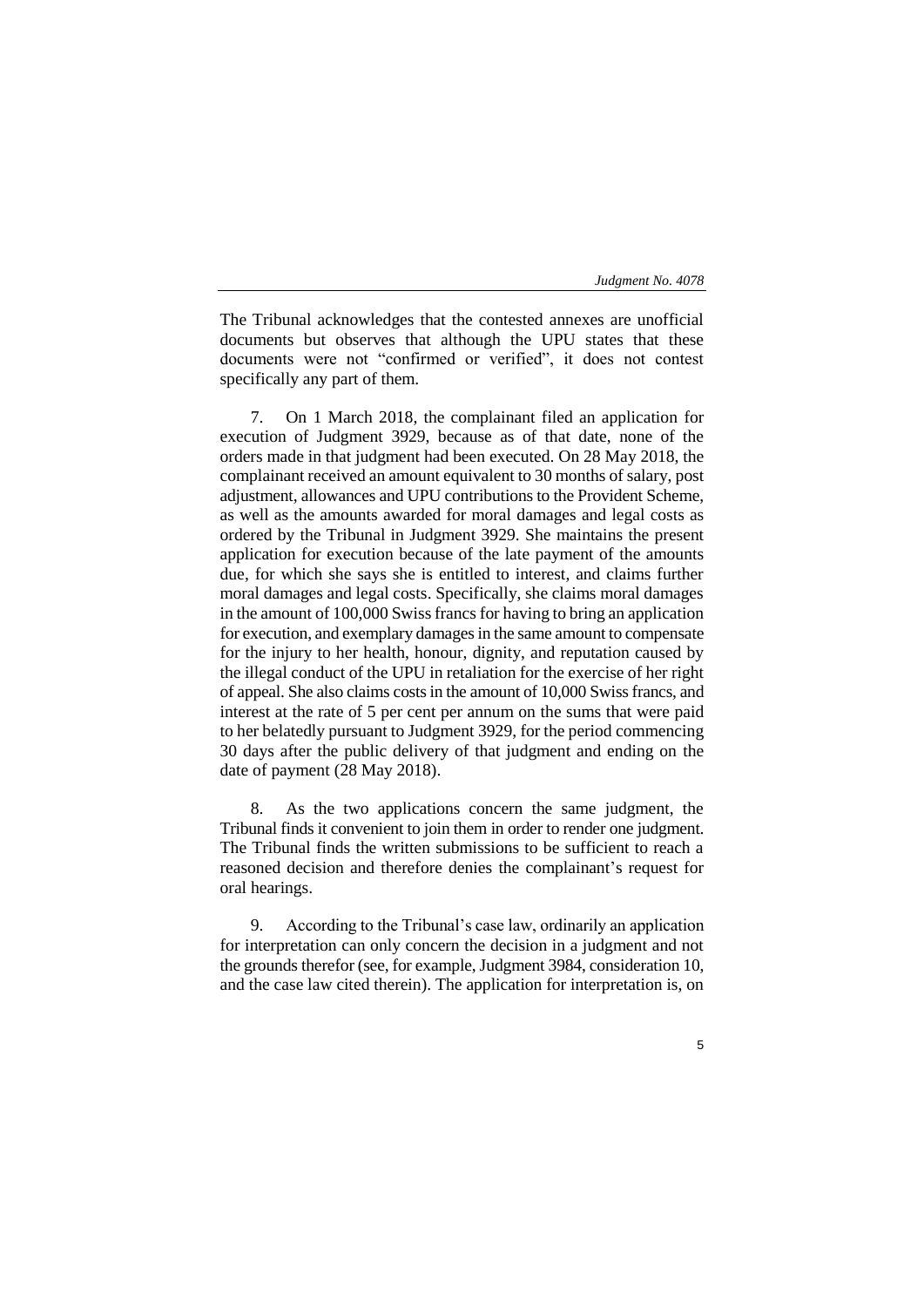the face of the record, irreceivable as it does not put in issue the terms of the orders made in the decision in Judgment 3929.

10. Regarding the application for review, it is well settled that the Tribunal's judgments are final and carry the authority of *res judicata*. They may be reviewed only in exceptional circumstances and on strictly limited grounds. The only admissible grounds therefor are failure to take account of material facts, a material error (in other words, a mistaken finding of fact involving no exercise of judgement, which thus differs from misinterpretation of the facts), an omission to rule on a claim, or the discovery of new facts on which the complainant was unable to rely in the original proceedings. Moreover, these pleas must be likely to have a bearing on the outcome of the case. On the other hand, pleas of a mistake of law, failure to admit evidence, misinterpretation of the facts or omission to rule on a plea afford no grounds for review (see, for example, Judgments 3001, consideration 2, 3452, consideration 2, 3473, consideration 3, 3634, consideration 4, 3719, consideration 4, and 3897, consideration 3).

11. The application for review is also irreceivable, as the UPU does not raise any of the admissible grounds for review set out above.

12. The UPU's submission under consideration 3(a) above is in part based on a misinterpretation of Judgment 3929, and in part immaterial to the issue of the admissibility of the application for review. Moreover, the applicant's submissions clearly cannot be regarded as pleas of material errors, but either seek to call into question the Tribunal's interpretation of the facts of the case and its application of the law, or have no bearing on the outcome of the case. The argument that the decision to abolish posts did not constitute an administrative decision because it was taken by the Chair of the Council of Administration and not by the Director General is also incorrect.

13. The reason which led the Tribunal to set aside the decision to abolish the five posts was the lack of competence of the interim deciding authority, i.e. the Chair of the Council of Administration,

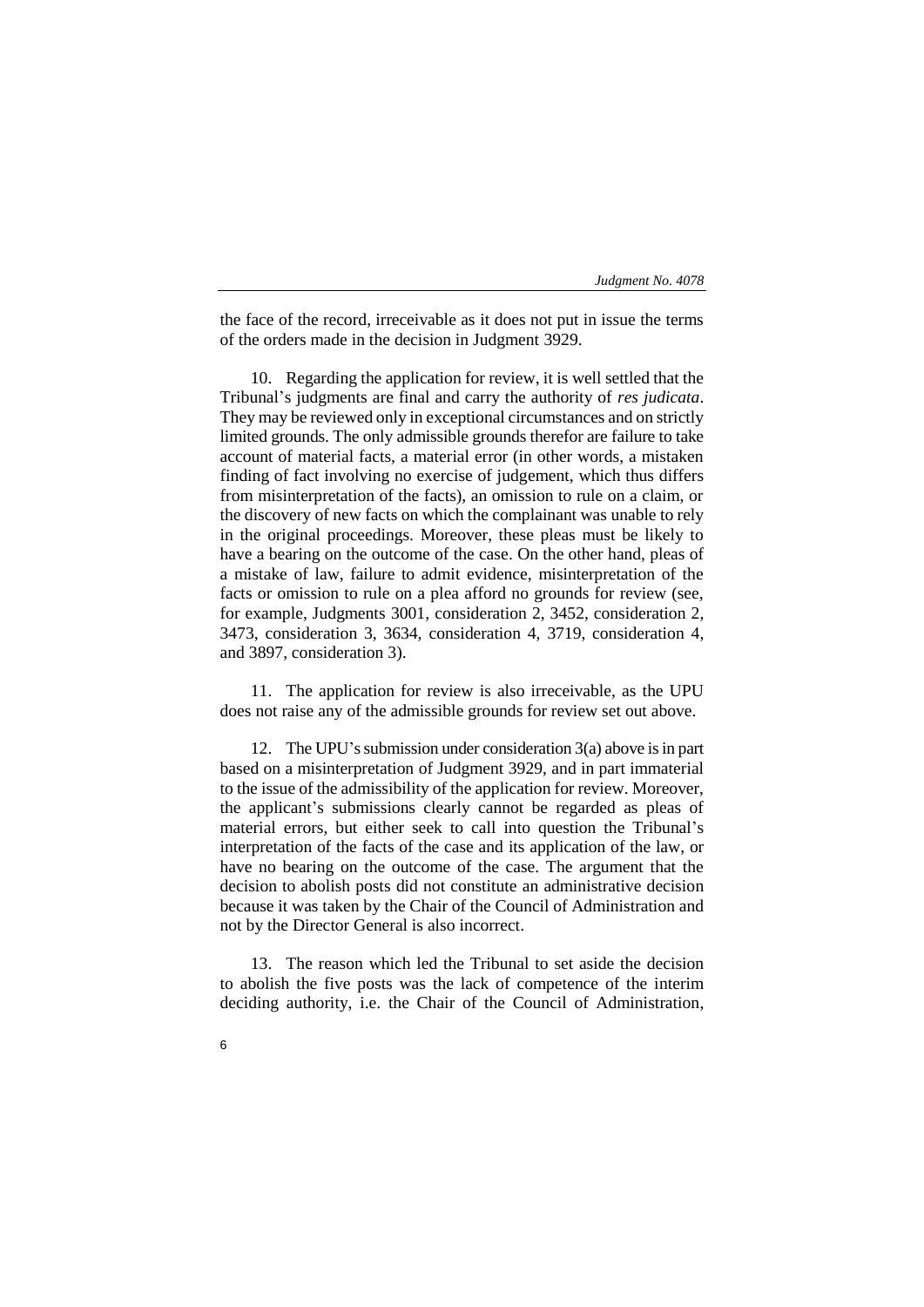7

as there was no proven urgency which would have empowered him to take such a decision. Accordingly, the Tribunal's decision did not put in issue the Council of Administration's authority to take a decision as the abolition decision was taken by the Chair without the power to do so and therefore it cannot be considered as a decision of the Council of Administration. This is a question of law, challengeable in accordance with Article II of the Tribunal's Statute.

14. It must be noted that Article II does not specify which organ of the organization must take a challengeable administrative decision and, therefore, introducing any such limitation based on the internal rules of an international organization is incompatible with the Tribunal's Statute. It is also worth noting that in consideration 2 of Judgment 580, delivered in public on 20 December 1983, the Tribunal stated the following:

"Who took the decision is not a question on which the Tribunal's competence, as defined in Article II(1) of its Statute, depends. The article merely says that the Tribunal may hear complaints alleging non-observance of the terms of appointment of officials and of provisions of the Staff Regulations. An appeal may therefore lie to the Tribunal against a decision by any authority which a complainant accuses of having infringed the terms of his appointment or the provisions of the Staff Regulations. The decision challenged in this case is just such a decision since the complainant is alleging that the Governing Body acted in breach of a rule he infers from Article 11.3 of the Staff Regulations.

There is therefore no need to consider whether the Tribunal is competent to review measures which the Governing Body takes in the exercise of its rule-making authority."

15. In addition, the abolition decision was foundational to the termination decision, which directly affected the complainant. The complainant filed her complaint against the abolition and termination decisions. With regard to the abolition decision, the Tribunal found that the assertion of urgency promoted by the Director General and on which the interim competence of the Chair of the Council of Administration was based, was at odds with the fact that the Council of Administration approved the posts in question in the budget for 2015, i.e. a short time before the interim, extraordinary procedure for the posts abolition started, and notwithstanding the fact that the existence of the difficult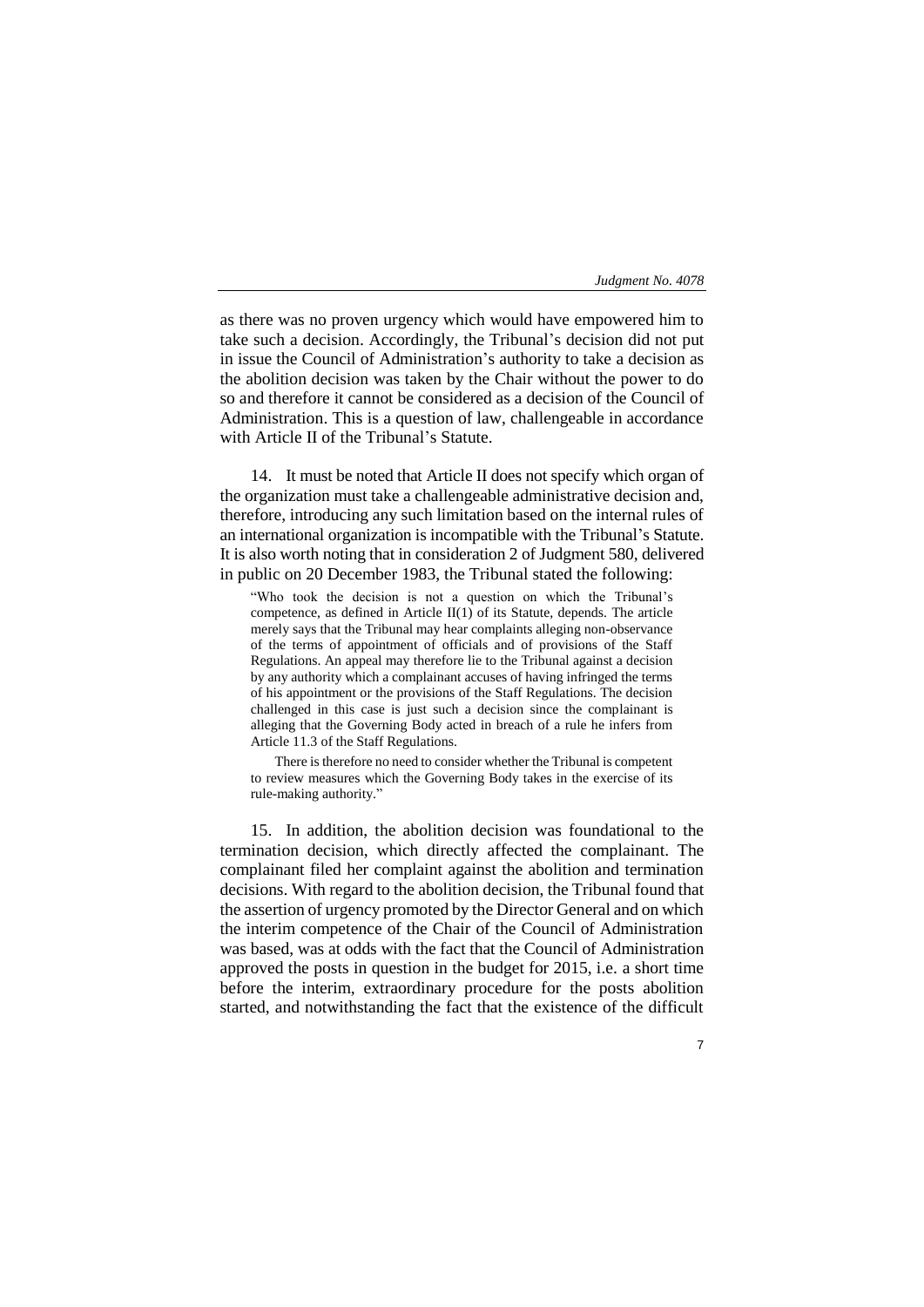financial situation had been known since 2011. Accordingly, the Tribunal based its decision to set aside the abolition decision on the finding that there was insufficient evidence to support the alleged "urgency", and that, therefore, the Chair of the Council of Administration did not have any competence to abolish the posts in question. The Tribunal's decision to set aside the termination decision was based on the unlawfulness of the abolition of the complainant's post. In any case, the UPU contests the Tribunal's evaluation of the facts and exercise of judgement, and its submission, as set out in consideration 3(a) above, is irreceivable as it does not raise any admissible ground for review.

16. It can be added that the United Nations Joint Inspection Unit reached the same conclusion, that there was no evidence of urgency to abolish the posts, in paragraph 178 of its 2017 report entitled "Review of Management and Administration in the Universal Postal Union", where it stated the following:

"According to the report on human resources covering the period from November 2014 to September 2015, five staff posts were abolished, including three encumbered positions at the Director and Professional levels and the continuing/permanent contracts of those staff members were terminated in May 2015. [...] Following a recommendation by the executive management, the decision to abolish the posts was taken by the Chair of the Council of Administration, based on article 12 of its rules of procedure. The Council of Administration, the body responsible for the creation and abolition of posts, was not consulted. [...] The Inspector was informed that the abolition of the posts was a matter of urgency, given the financial implications, and therefore could not be deferred to the next session of the Council of Administration. **The Inspector fails to see the urgency of the matter. Proposals on the abolition of posts (in particular posts at director level) should be brought to the Council of Administration, as foreseen in the General Regulations, thus allowing member countries to exercise proper oversight.**" (Emphasis in the original.)

17. In its pleas the UPU submits that "the UPU must stress that the [Tribunal]'s decision clearly falls outside its purview and seeks to call into question the mandate and authority of the [Council of Administration] as the sovereign governing body of the UPU between Congresses. If upheld, the Administration will have no choice but to take the matter to that governing body, which may lead to significant implications of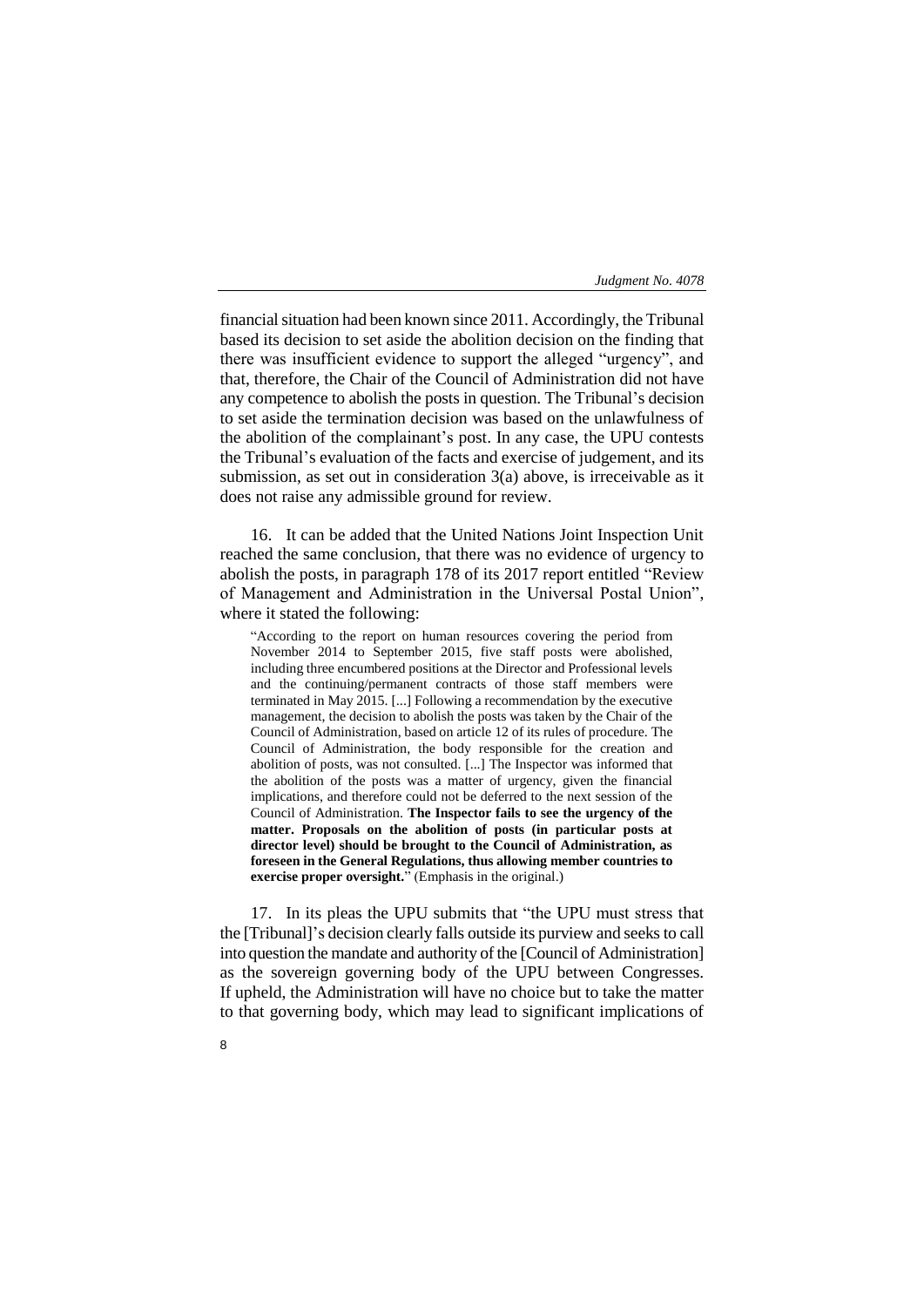9

a wider character, including a review by UPU member countries of remedial mechanisms available to staff members for impugning decisions of the [Director General]" (emphasis added). This is a subtle threat to the Tribunal but a threat nonetheless. As an independent judicial body, the Tribunal is constituted by judges who must act without fear or favour. Such a threat must be ignored. Also, the threat if acted upon would subvert the operation of the rule of law at an international level. That is because dissatisfaction with a judgment lawfully rendered by a judicial body should never ground the rejection of the jurisdiction of that body. This is unacceptable behaviour by an international organization. The disdain the organization shows for the orderly resolution of justiciable disputes subverts the very institutions established to resolve them and the framework within which they operate. That is even more so as the organization's understanding of the judgment in question is misconceived.

18. The UPU also contends that the proposal of the Deputy Director General to the Chair of the Council of Administration referred additionally to the "need to align the structure of the [International Bureau] with the evolving needs of the UPU (and its member countries) with the aim of further enhancing its efficiency and cost effectiveness". Notwithstanding the fact that this motivation for the decision taken by the Chair fails on vagueness grounds, even if it were valid, this plea has no bearing on the outcome of the case, as this other consideration was not an urgent matter either and, as such, did not sustain the exercise of the Chair's interim power. Also clearly irreceivable is the submission regarding the finding on the complainant's loss of opportunity to continue working with the UPU until her retirement age, as this submission does not contest a material error, but the Tribunal's exercise of judgement. Likewise, the challenge to the findings that the decisions to abolish the post and to terminate the complainant's appointment were unlawful, the objections that the financial situation was not considered, and that the decision of 3 August 2015 of the new Chair of the Council of Administration, confirming the 15 December 2014 decision of the previous Chair, became moot with the setting aside of the original decision, clearly fall outside the purview of the application for review. The Tribunal's decision is clear and the UPU, as stated above, either merely contests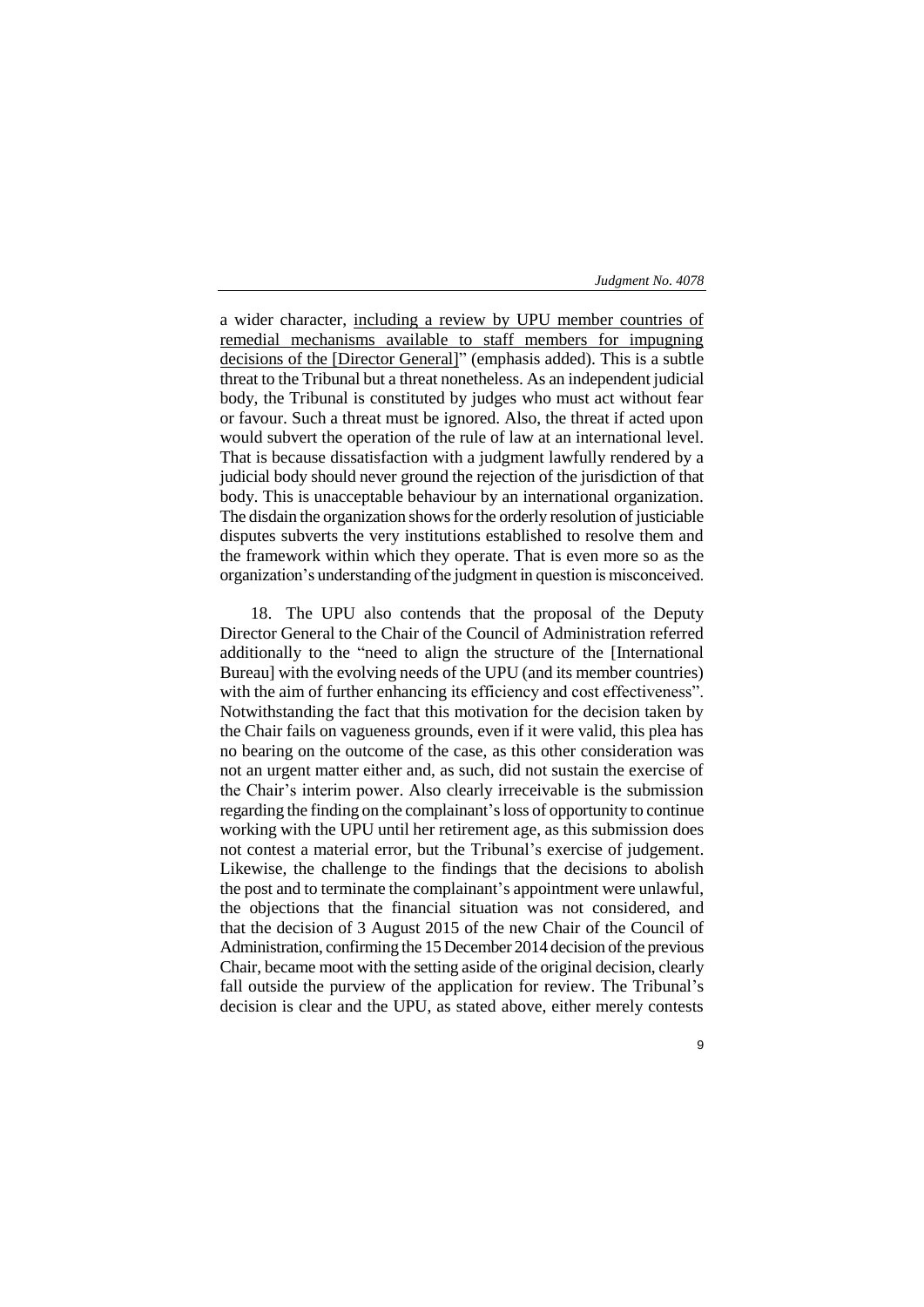the exercise of judgement or refers to issues which do not have any bearing on the outcome of the case.

19. With respect to the UPU's request that the Tribunal rescind its decision "insofar as it relates to the setting aside of the abolition and termination decisions taken by the [Council of Administration] and the [Director General] (respectively), the award of material damages in an amount equal to 30 months' gross salary with reference to her last month's gross salary (along with the equivalent of the employer's contribution that would have been due to the Provident Scheme during those 30 months), and the award of moral damages and costs" and to instead award her "a non-punitive compensation amount which duly takes into consideration the serious financial constraints faced by the UPU and which does not exceed the maximum amount payable to staff members upon termination of their appointments pursuant to Staff Rule 109.4.1(c)(i) and the Indemnity Table provided at Staff Rule 109.4", there is no reviewable error that would allow the Tribunal to grant that request.

20. In its application for review, the UPU simply disagrees with the Tribunal's appraisal of the evidence and its interpretation of the law. As stated above, the UPU's arguments, summarized in consideration 3, demonstrate that the present application does not raise any admissible ground for review, nor any question of interpretation, and that it is in fact merely an attempt to re-open issues already settled in Judgment 3929. Accordingly, it must be dismissed.

21. With regard to the application for execution filed by the complainant, the UPU contests its receivability on the grounds that it is premature and moot. The UPU claims that the application is premature, as the complainant was informed by letter dated 22 February 2018 that the UPU had filed an application for interpretation and review of Judgment 3929 and that the matter would be discussed by the Council of Administration at its April 2018 meetings. Therefore, she filed her application for execution without waiting for the decision of the Council of Administration. The UPU states that the application is also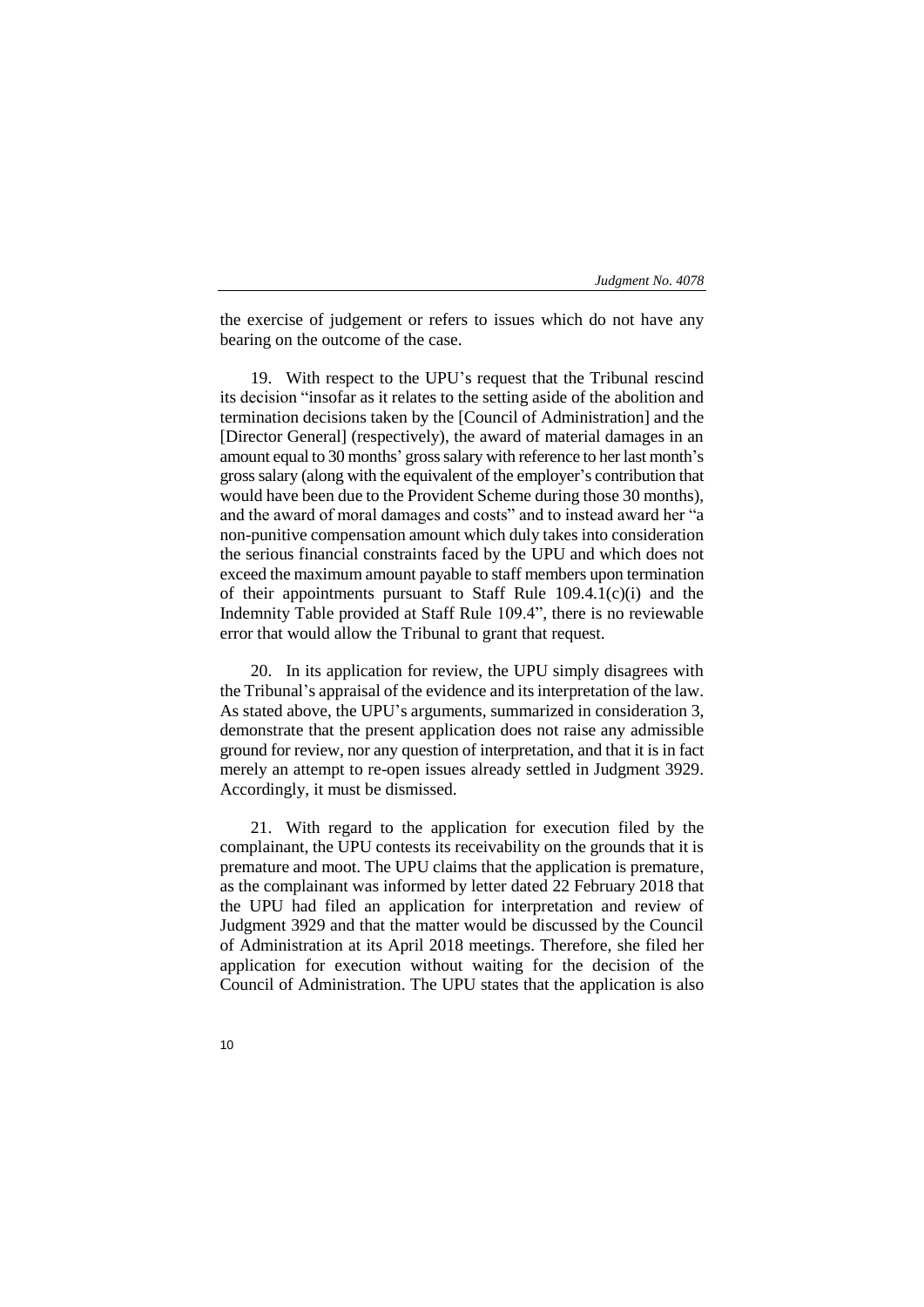11

moot, because the complainant received payments in execution of Judgment 3929 on 28 May 2018 (as detailed above in consideration 7).

22. The application for execution filed by the complainant is receivable. The 22 February 2018 letter from the Deputy Director General to the complainant essentially informed her that the UPU disagreed with the Tribunal's Judgment 3929 and had filed an application for interpretation and review. It stated inter alia that the UPU must "await the outcome of the review process before the [Tribunal]" before considering any further action and that it must also await a "final deliberation and decision" of the Council of Administration which would be meeting in April 2018. The Tribunal recalls that an application for review does not suspend the execution of the judgment (see Judgment 1620, consideration 7). In this case, as mentioned above, the application for interpretation does not put in issue the terms of the orders made by the Tribunal in its decision in Judgment 3929. The judgment should therefore have been executed promptly and, accordingly, the application for execution is not premature.

23. In light of the above, the Tribunal orders the UPU to pay the complainant, within one month of the date of the public delivery of the present judgment, interest on the amounts paid at the rate of 5 per cent per annum from one month from the date of the public delivery of Judgment 3929 (24 January 2018) until the date of final payment (28 May 2018).

24. The delay in fully executing Judgment 3929 has caused the complainant moral injury. In awarding moral damages, the Tribunal takes into particular account the following: the duration of the delay and the fact that there was no need to seek a decision from the Council of Administration to authorize the execution of a judgment of the Tribunal, particularly when the budget was already approved for payments of awards.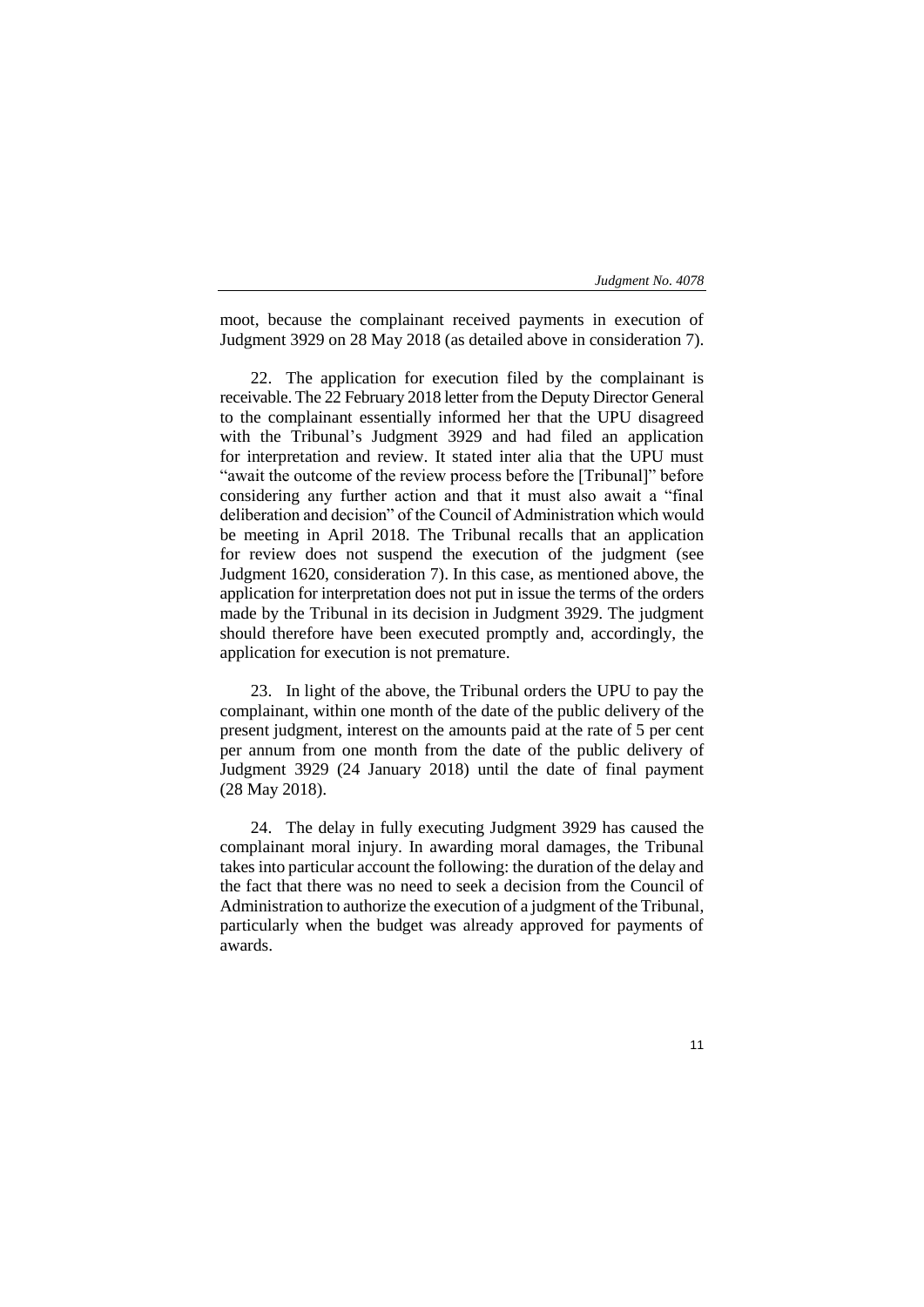25. The complainant is entitled to an award of moral damages which the Tribunal sets in the amount of 15,000 Swiss francs. The complainant is also entitled to costs in the total amount of 7,000 Swiss francs for these two applications.

The complainant seeks an apology from the organization by order of the Tribunal. This claim is rejected as such an order is outside the Tribunal's competence (see, for example, Judgment 2742, consideration 44, or Judgment 3597, consideration 10).

All other claims and counterclaims must be dismissed.

# DECISION

For the above reasons,

- 1. The UPU's application for interpretation and review is dismissed.
- 2. The UPU shall pay the complainant 5 per cent interest in accordance with consideration 23, above.
- 3. The UPU shall pay the complainant 15,000 Swiss francs in moral damages.
- 4. The UPU shall also pay her 7,000 Swiss francs in costs.
- 5. All other claims and counterclaims are dismissed.

In witness of this judgment, adopted on 8 November 2018, Mr Giuseppe Barbagallo, President of the Tribunal, Mr Patrick Frydman, Vice-President, and Mr Michael F. Moore, Judge, sign below, as do I, Dražen Petrović, Registrar.